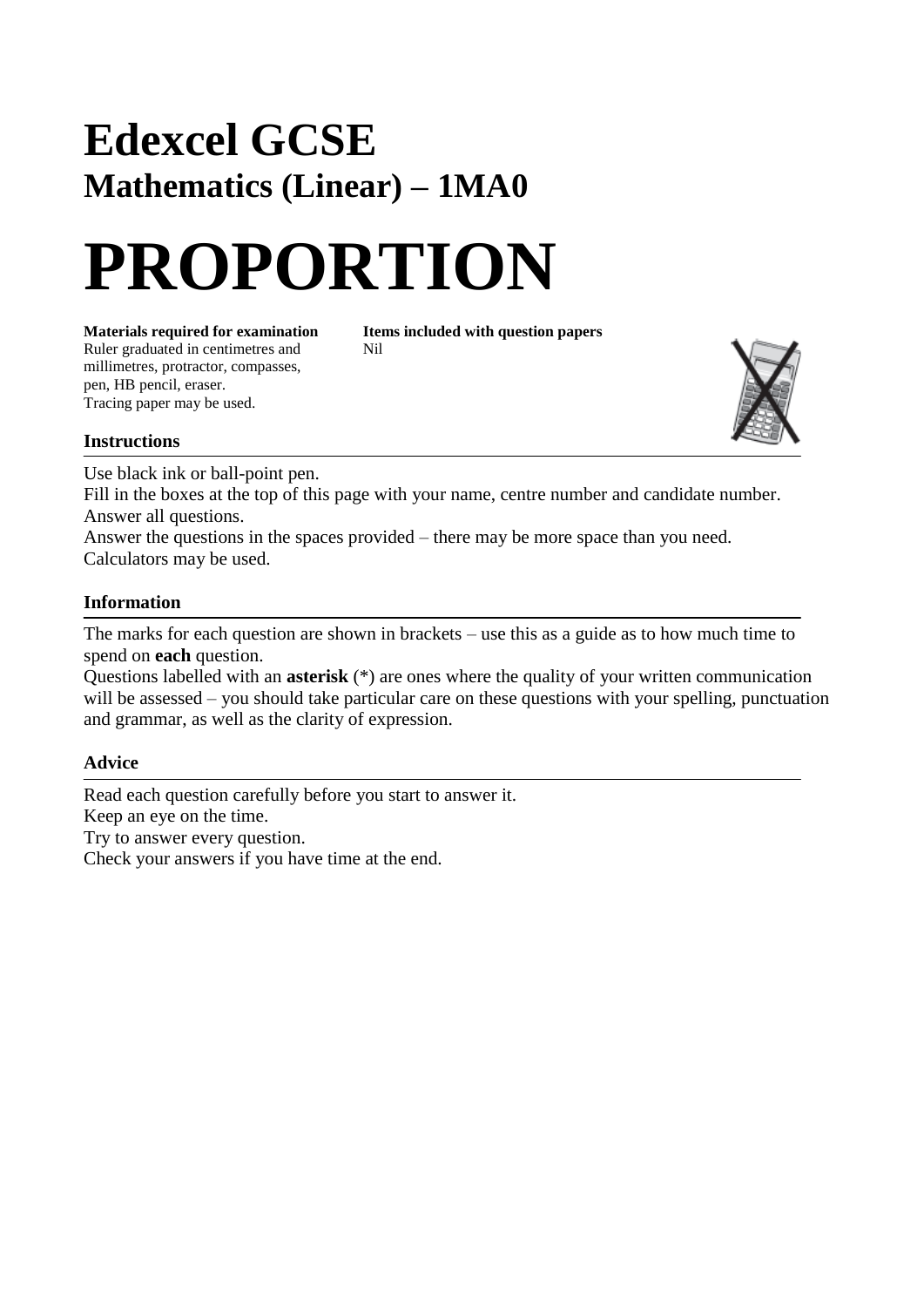**1.** Here is a list of ingredients for making **10** Flapjacks.

| <b>Ingredients for 10 Flapjacks</b> |  |  |
|-------------------------------------|--|--|
| 80 g rolled oats                    |  |  |
| $60$ g butter                       |  |  |
| 30 ml golden syrup                  |  |  |
| 36 g light brown sugar              |  |  |

Work out the amount of each ingredient needed to make **15** Flapjacks.

..................... g rolled oats ..................... g butter ..................... m*l* golden syrup ..................... g light brown sugar

**(Total 3 marks)**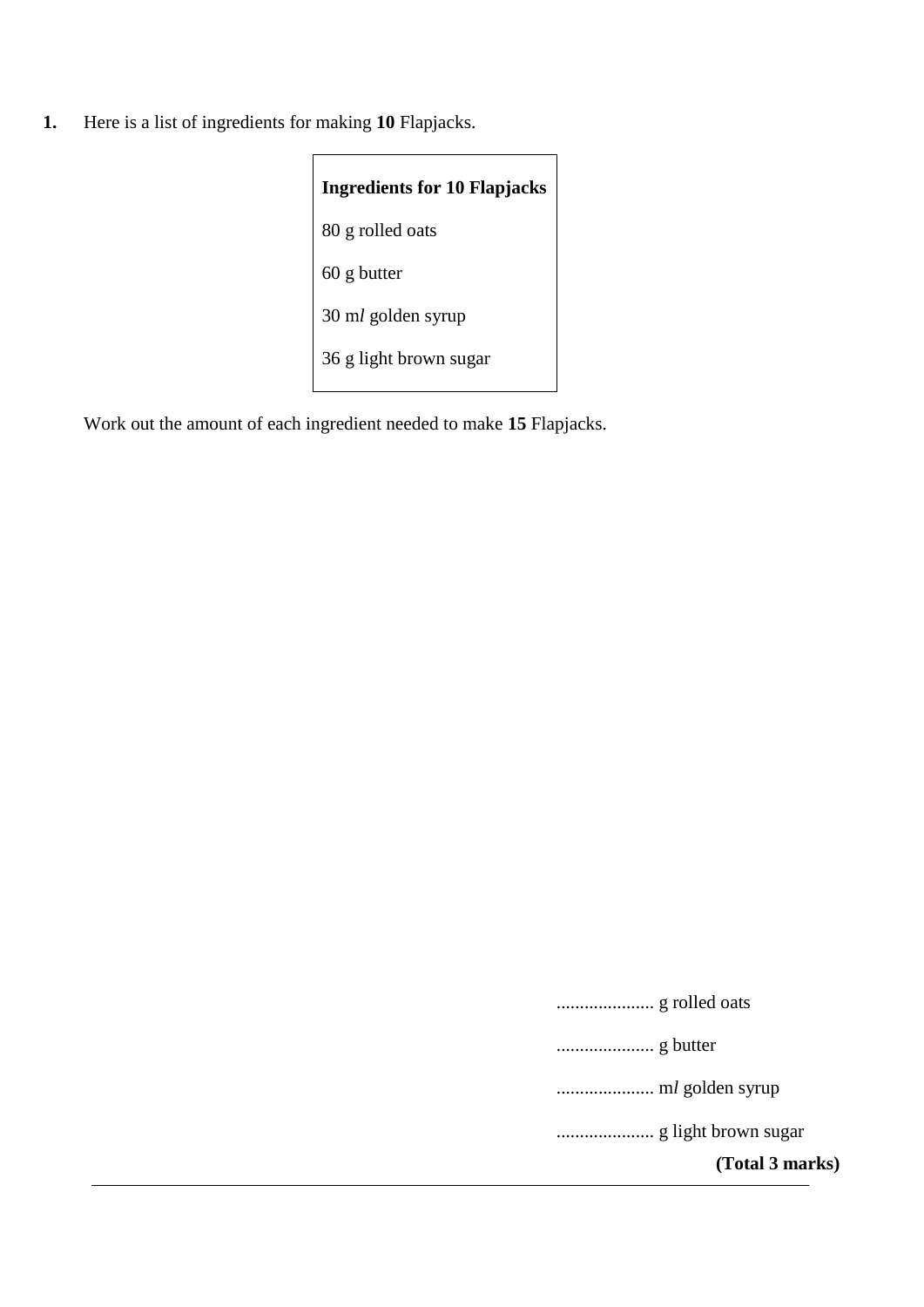**2.** Fred has a recipe for 30 biscuits.

Here is a list of ingredients for 30 biscuits.

| Self-raising flour | : $230g$ |
|--------------------|----------|
| Butter             | : $150g$ |
| Caster sugar       | : $100g$ |
| Eggs               | :2       |

Fred wants to make 45 biscuits.

**(a)** Complete his new list of ingredients for 45 biscuits.

| Self-raising flour |  |
|--------------------|--|
| <b>Butter</b>      |  |
| Caster sugar       |  |
| Eggs               |  |
|                    |  |

Gill has only 1 kilogram of self-raising flour. She has plenty of the other ingredients.

**\_\_\_\_\_\_\_\_\_\_\_\_\_\_\_\_\_\_\_\_\_\_\_\_\_\_\_\_\_\_\_\_\_\_\_\_\_\_\_\_\_\_\_\_\_\_\_\_\_\_\_\_\_\_\_\_\_\_\_\_\_\_\_\_\_\_\_\_\_\_\_\_\_\_\_\_\_\_**

**(b)** Work out the maximum number of biscuits that Gill could bake.

..............................................

**(3)**

**(6 marks)**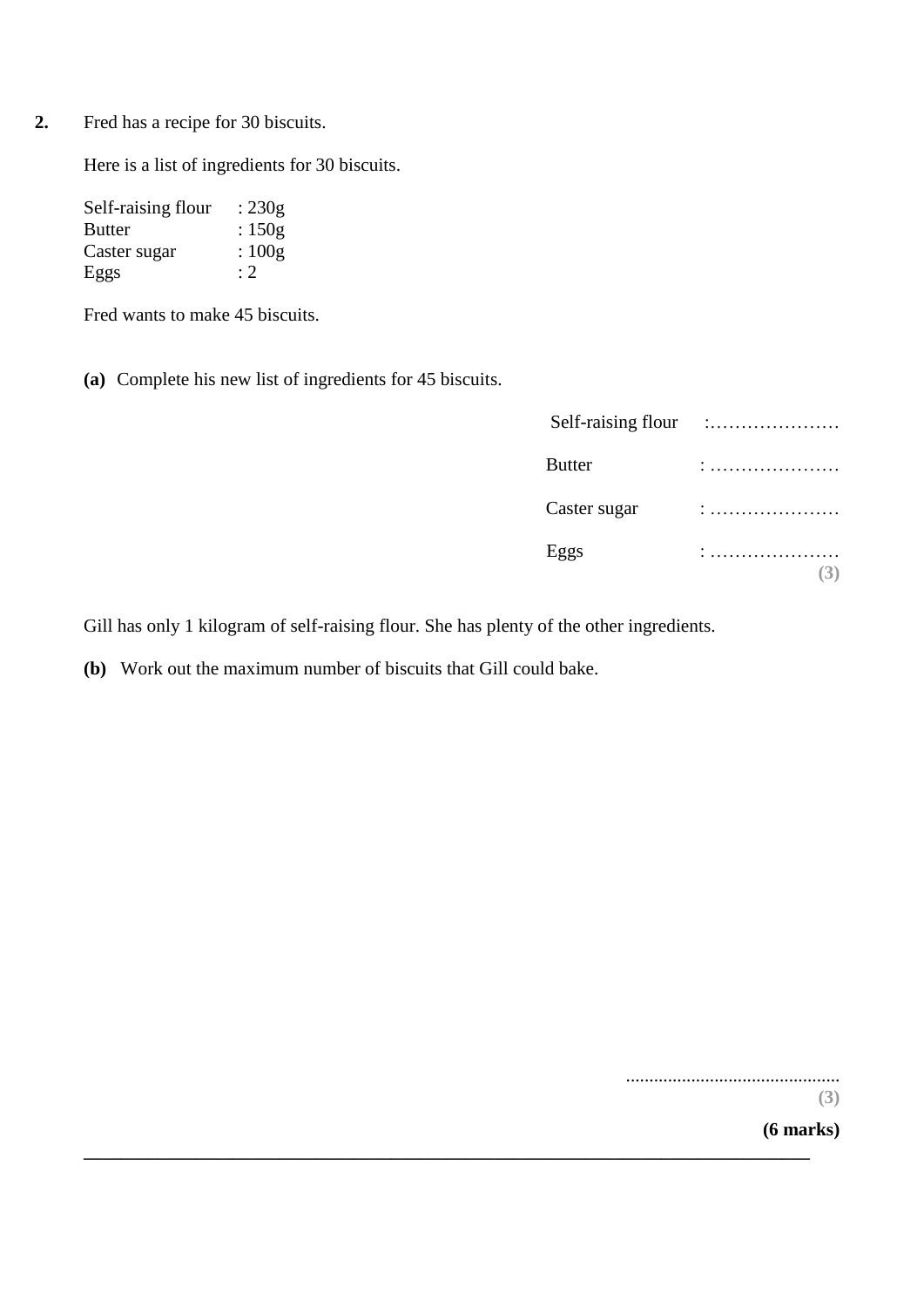**3.** Here are the ingredients needed to make 16 gingerbread men.

| Ingredients<br>to make 16 gingerbread men |                                             |  |
|-------------------------------------------|---------------------------------------------|--|
| $180 g$ flour                             | 40 g ginger<br>110 g butter<br>$30 g$ sugar |  |

Hamish wants to make 24 gingerbread men.

Work out how much of each of the ingredients he needs.

| butter |
|--------|
|        |
| flour  |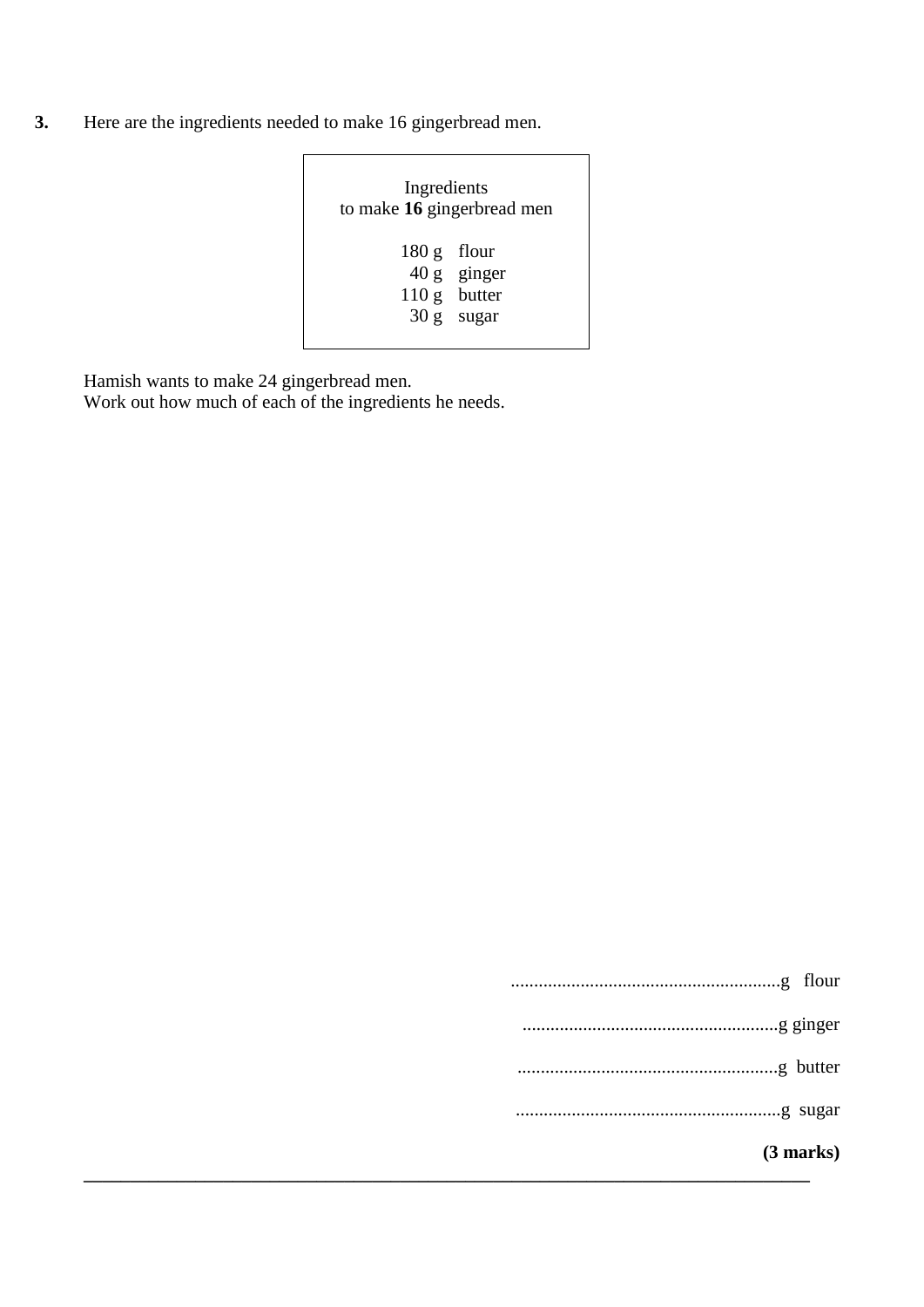**4.** Here are the ingredients needed to make 12 shortcakes.

| Shortcakes          |                                                                                     |  |
|---------------------|-------------------------------------------------------------------------------------|--|
| Makes 12 shortcakes |                                                                                     |  |
|                     | $50 g$ of sugar<br>$200 g$ of butter<br>$200 g$ of flour<br>$10 \text{ ml}$ of milk |  |

Liz makes some shortcakes. She uses 25 m*l* of milk.

(a) How many shortcakes does Liz make?

.............................................. **(2)**

- Robert has 500 g of sugar 1000 g of butter 1000 g of flour 500 m*l* of milk
- (b) Work out the greatest number of shortcakes Robert can make.

**\_\_\_\_\_\_\_\_\_\_\_\_\_\_\_\_\_\_\_\_\_\_\_\_\_\_\_\_\_\_\_\_\_\_\_\_\_\_\_\_\_\_\_\_\_\_\_\_\_\_\_\_\_\_\_\_\_\_\_\_\_\_\_\_\_\_\_\_\_\_\_\_\_\_\_\_\_\_**

..............................................

**(2)**

**(4 marks)**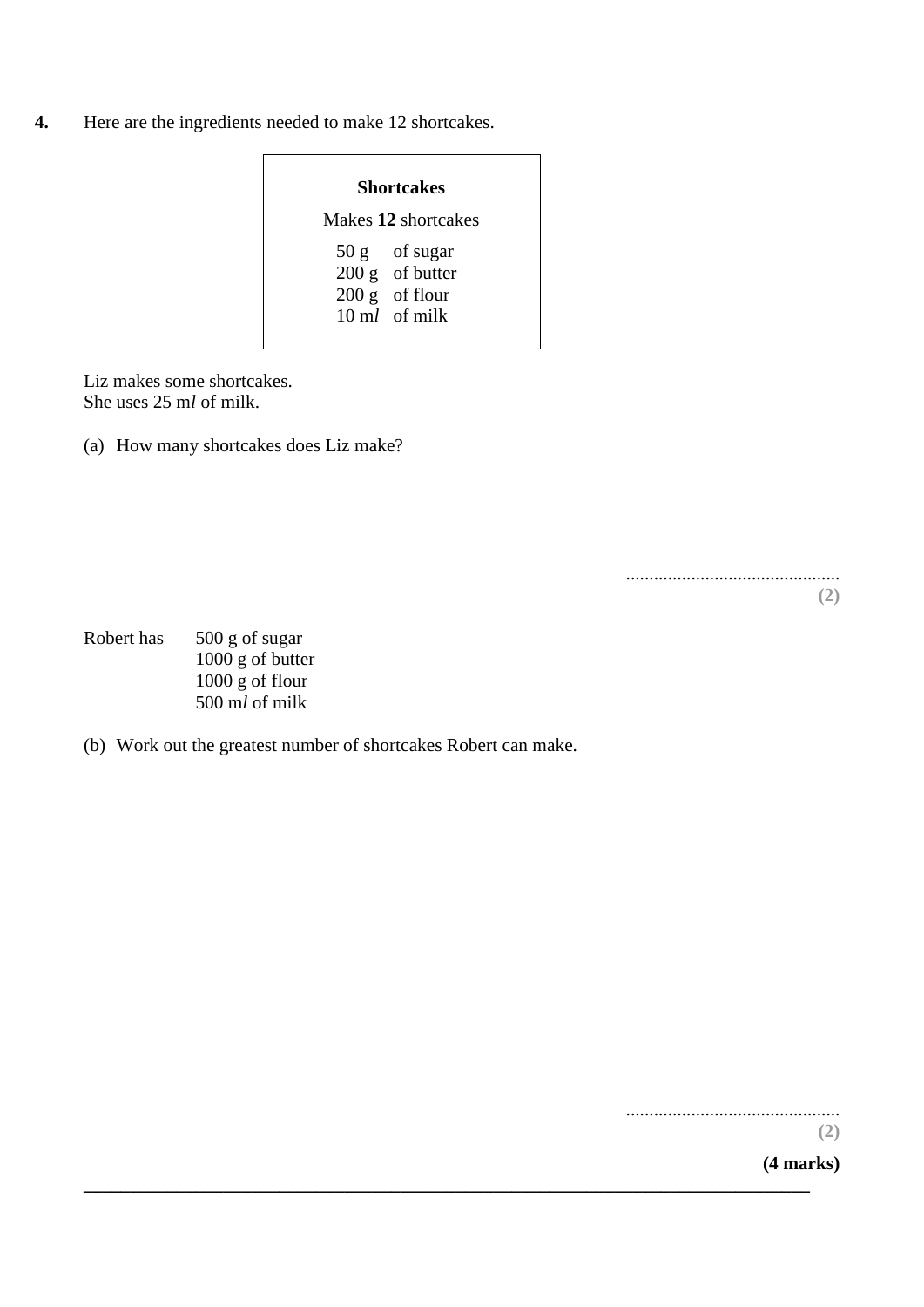**5.** Here is a list of ingredients for making 12 small cakes.

| Ingredients for 12 small cakes |  |
|--------------------------------|--|
| 180 g margarine                |  |
| 180 g sugar                    |  |
| 200 g plain flour              |  |
| 1 teaspoon baking powder       |  |
| 2 eggs                         |  |

Joe is going to make 24 of the small cakes.

(a) Work out how much margarine he needs.

...................................................... g

**(2)**

**(2)**

Sharon is going to make 18 of the small cakes.

(b) Work out how much flour she needs.

...................................................... g **(Total for Question 4 = 4 marks)**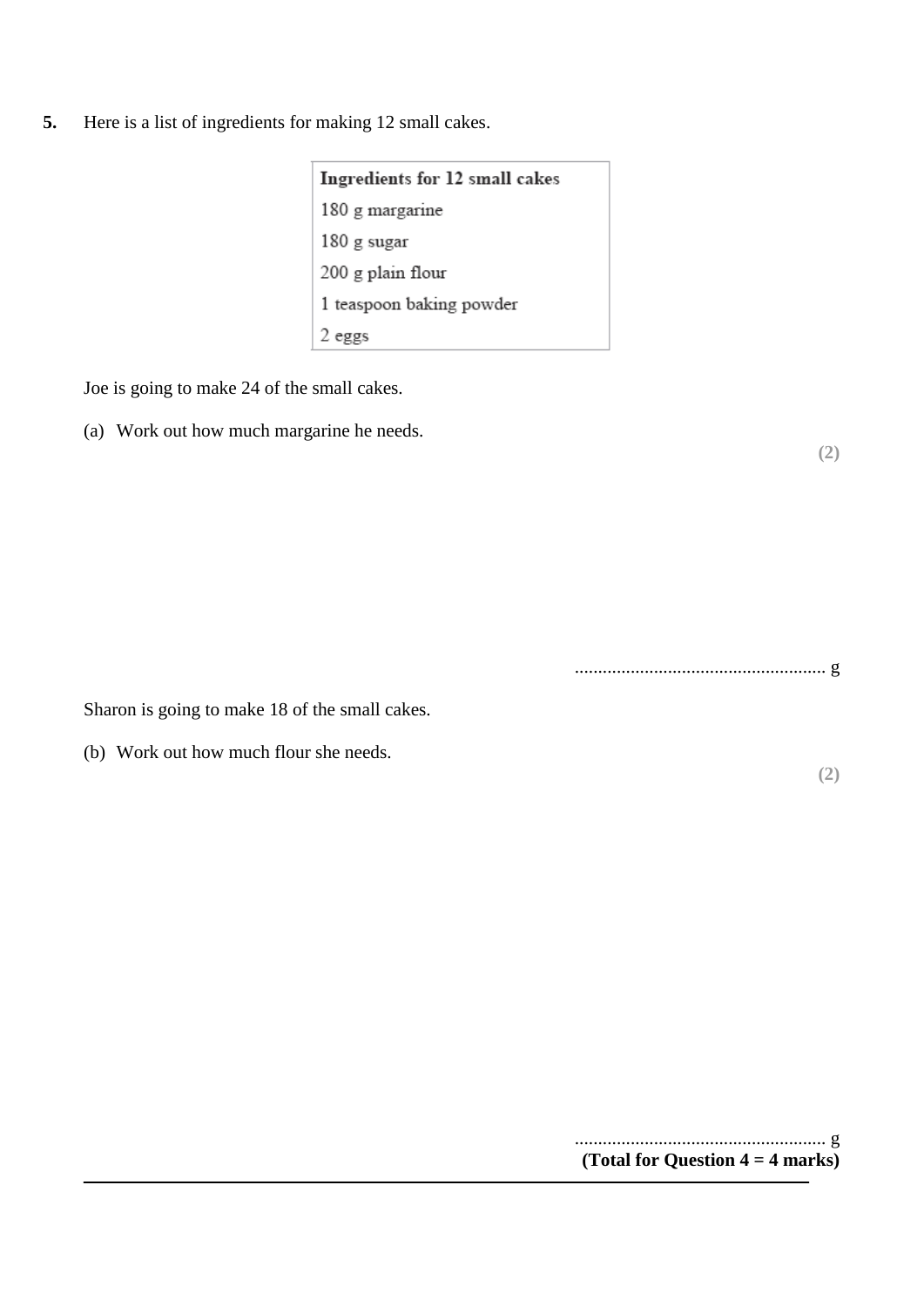- **\*6.** This is a list of ingredients for making a pear & almond crumble for 4 people.
	- Ingredients for 4 people: 80 g plain flour 60 g ground almonds 90 g soft brown sugar 60 g butter 4 ripe pears

Jessica wants to make a pear & almond crumble for 10 people.

Here is a list of the amount of each ingredient Jessica has in her cupboard.

\_\_\_\_\_\_\_\_\_\_\_\_\_\_\_\_\_\_\_\_\_\_\_\_\_\_\_\_\_\_\_\_\_\_\_\_\_\_\_\_\_\_\_\_\_\_\_\_\_\_\_\_\_\_\_\_\_\_\_\_\_\_\_\_\_\_\_\_\_\_\_\_\_\_\_\_\_\_

250 g plain flour 100 g ground almonds 200g soft brown sugar 150 g butter 8 ripe pears

Work out which ingredients Jessica needs to buy more of. You must show all of your working.

**(4 marks)**